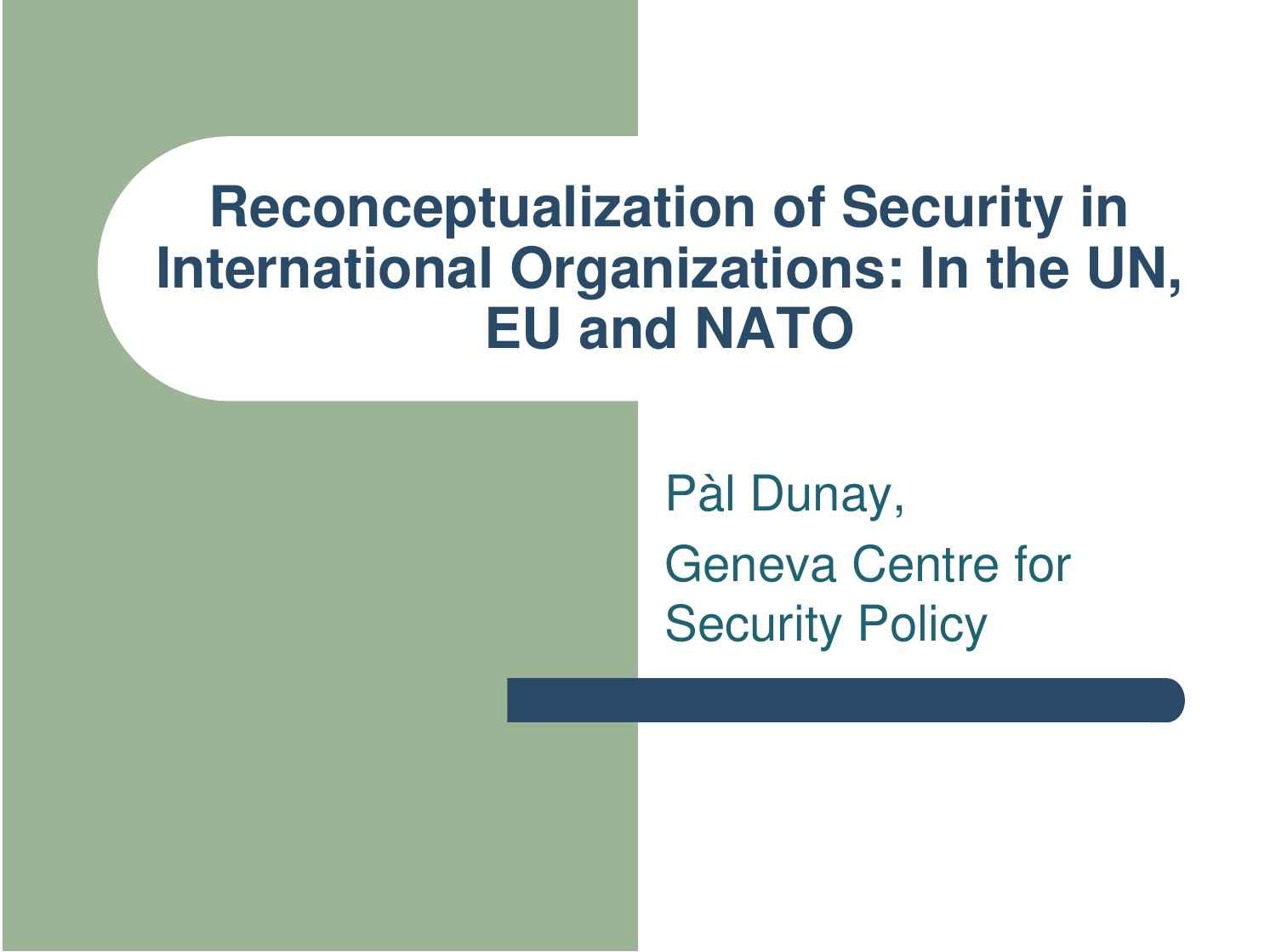# **Institutional Adaptation (ch. 46-58)**

- New topics change of emphasis.
- $\bullet$ The scene dominated by change in the UN.
- $\bullet$  Move from the Cold War agenda to <sup>a</sup> new one dominated by non-military aspects of security.
	- Is this change universal?
	- Don't we have a fragmented security agenda due to partial change?
	- **Humanitarian intervention.**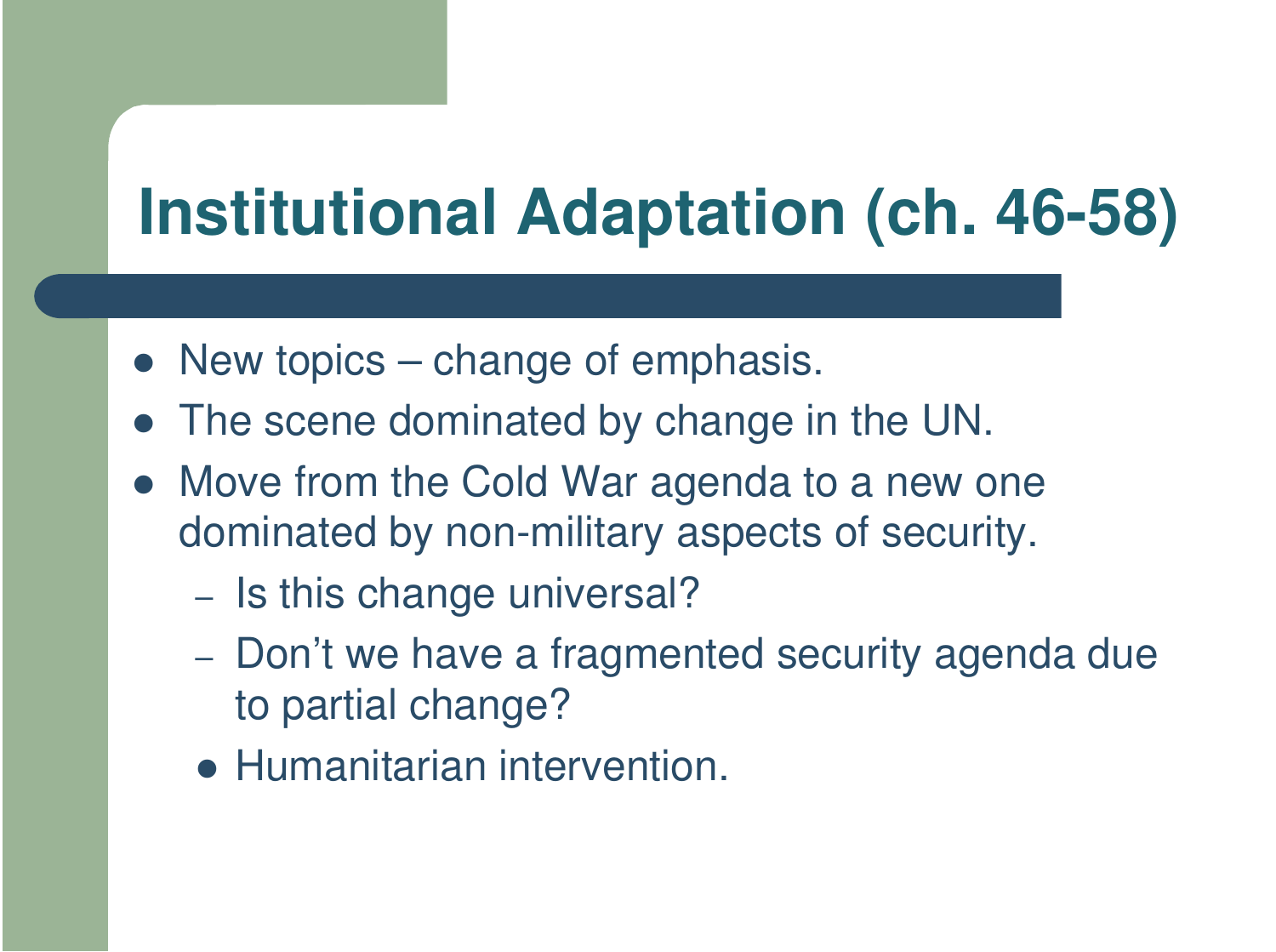## **Redefinition and Resistance**

« broadening the definition of national security to include resource, environmental and demographic issues. »

(Jessica Tuchman Mathews, 1989) « Legitimate concern for the well-being of civilians should not serve as a cover for intervention by powerful states. »

(India, 1999, UNSC)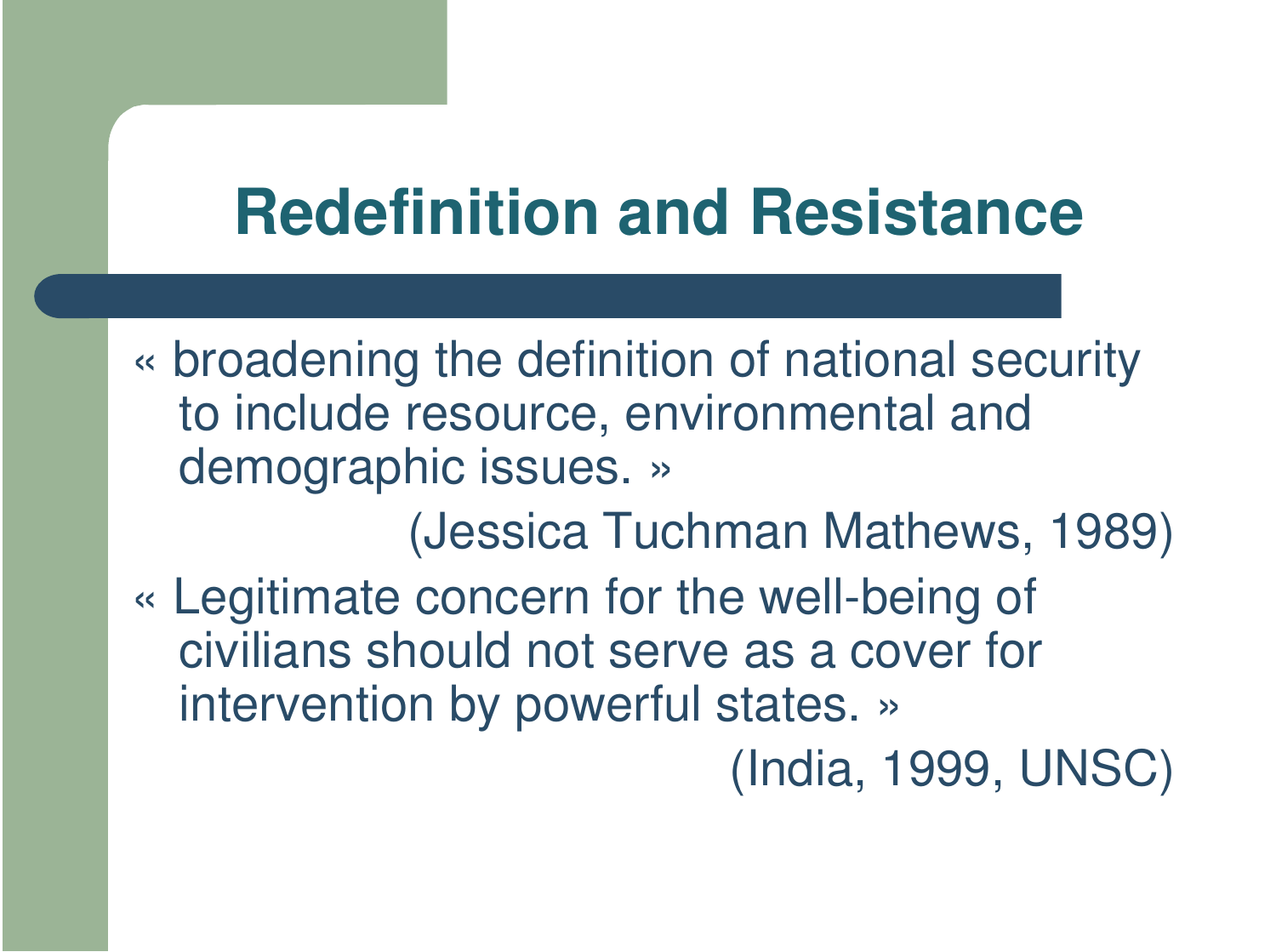## **Illusions and the New Agenda**

- **Human security v. state security** 
	- - Are those advocating state security on the defensive?
	- $\mathcal{L}_{\mathcal{A}}$  The relationship between state security and regime security.
- Military intervention and its effect on human security. (The Iraq debacle.)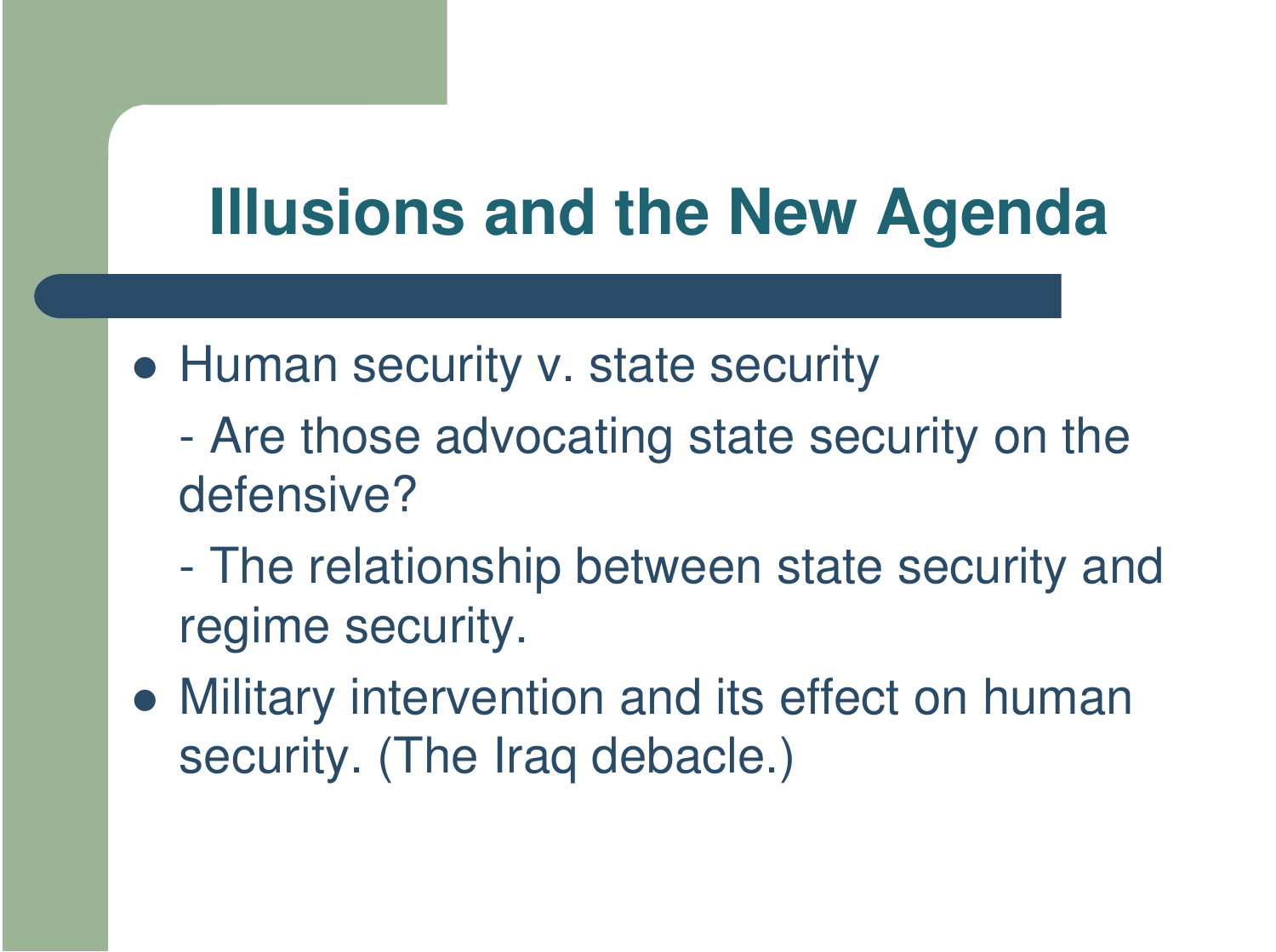#### **Practical Implications of Conceptual Change**

- Collective security in crisis;
- **Terrorism;**
- Non-proliferation (UNSCR 1540)
- The continuing separation of development and security.
	- Any chance to overcome it?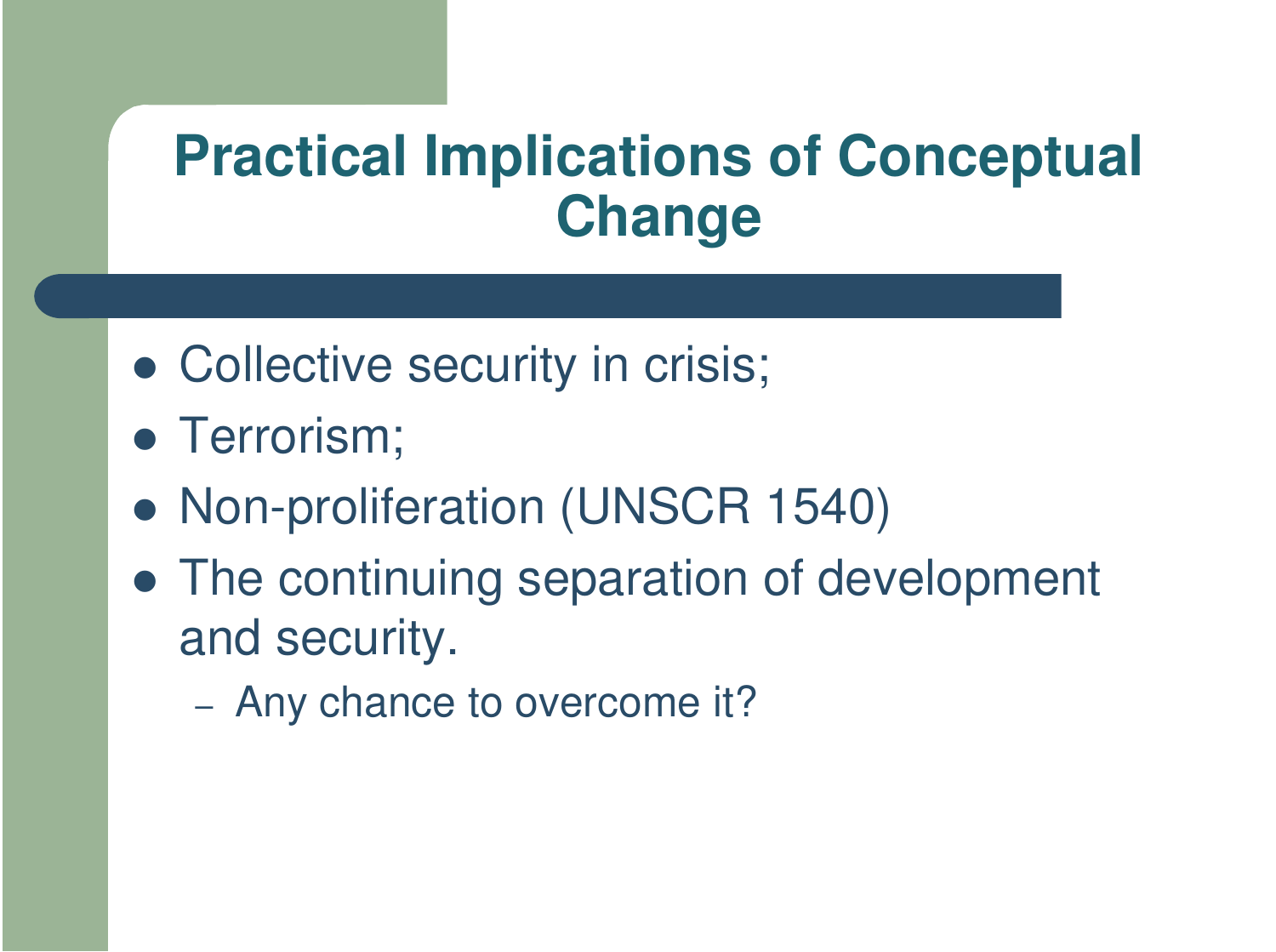## **How About Europe?**

- Most institutionalized region;
- Every institution moves in the same direction: The field gets crowded. Comprehensive security.
- Debates on security are Euro-Atlantic debates:
	- broad (aspects),
	- securitization.
- The complexity of the approach and the resources available determine who calls the shots.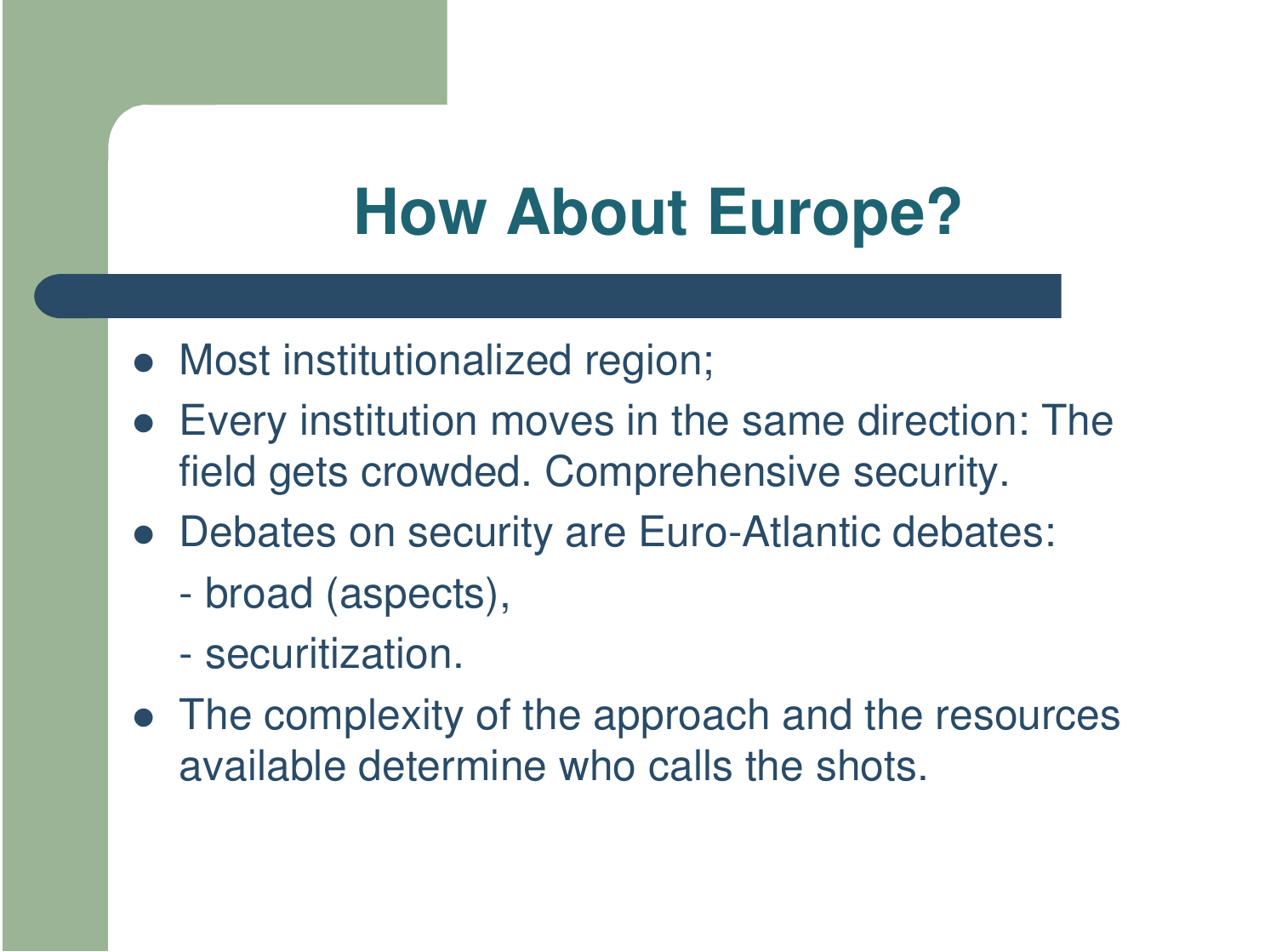# **The OSCE**

- Move to the human dimension within a comprehensive security concept.
- The abuse of human security. Where is the emphasis? (And where it is not...)
- The use of the OSCE as a transmission belt.
- Recreating the balance between the politicomilitary and humanitarian dimensions for no(t much of a) purpose.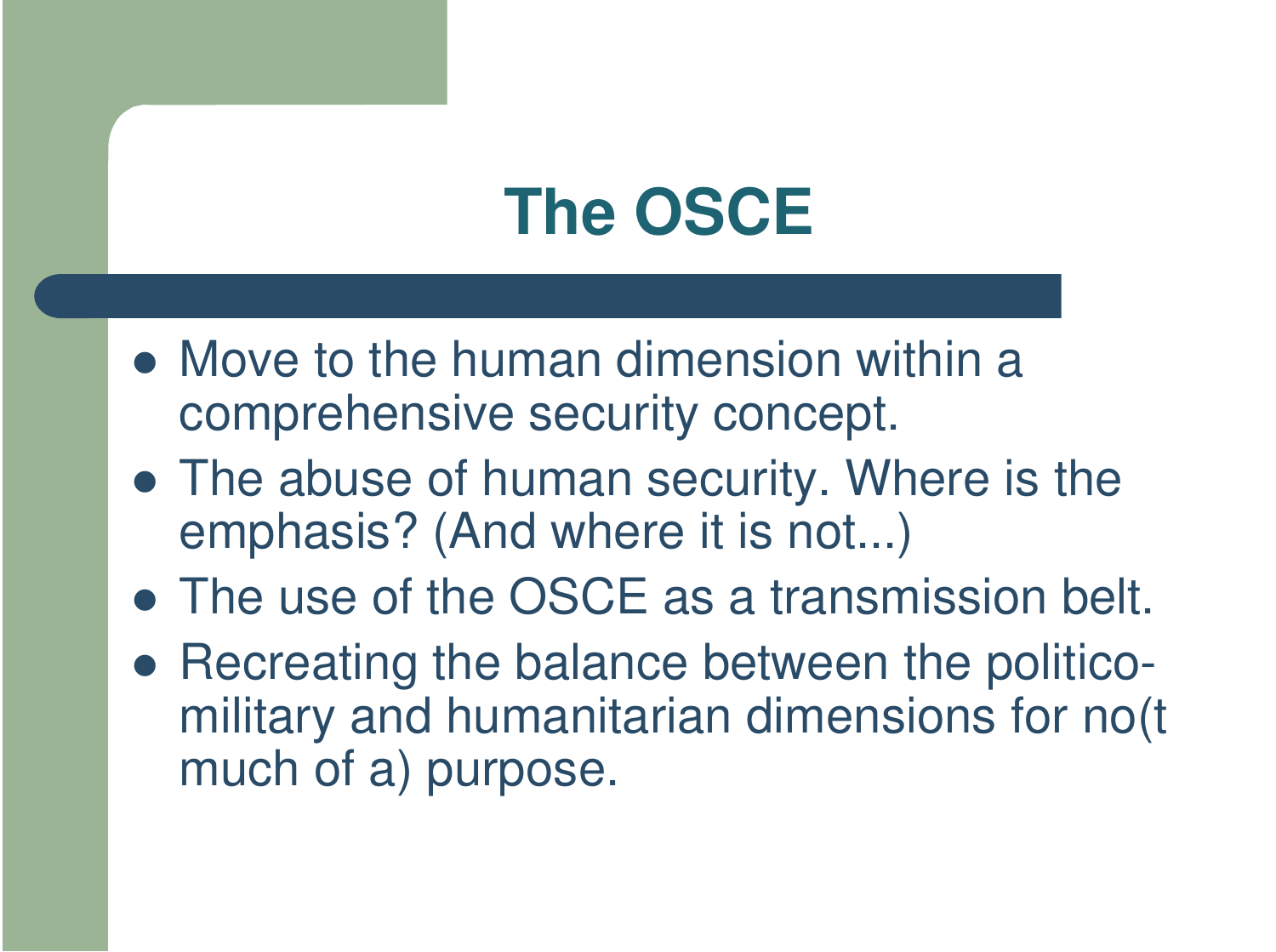### **EU and NATO**

- EU: coming in heavily with <sup>a</sup> fairly comprehensive concept into <sup>a</sup> crowded field.
- Security by other means.
	- Inconclusive, tough predictable…
- NATO: Internal divide and external success.
	- Is there <sup>a</sup> shared agenda?